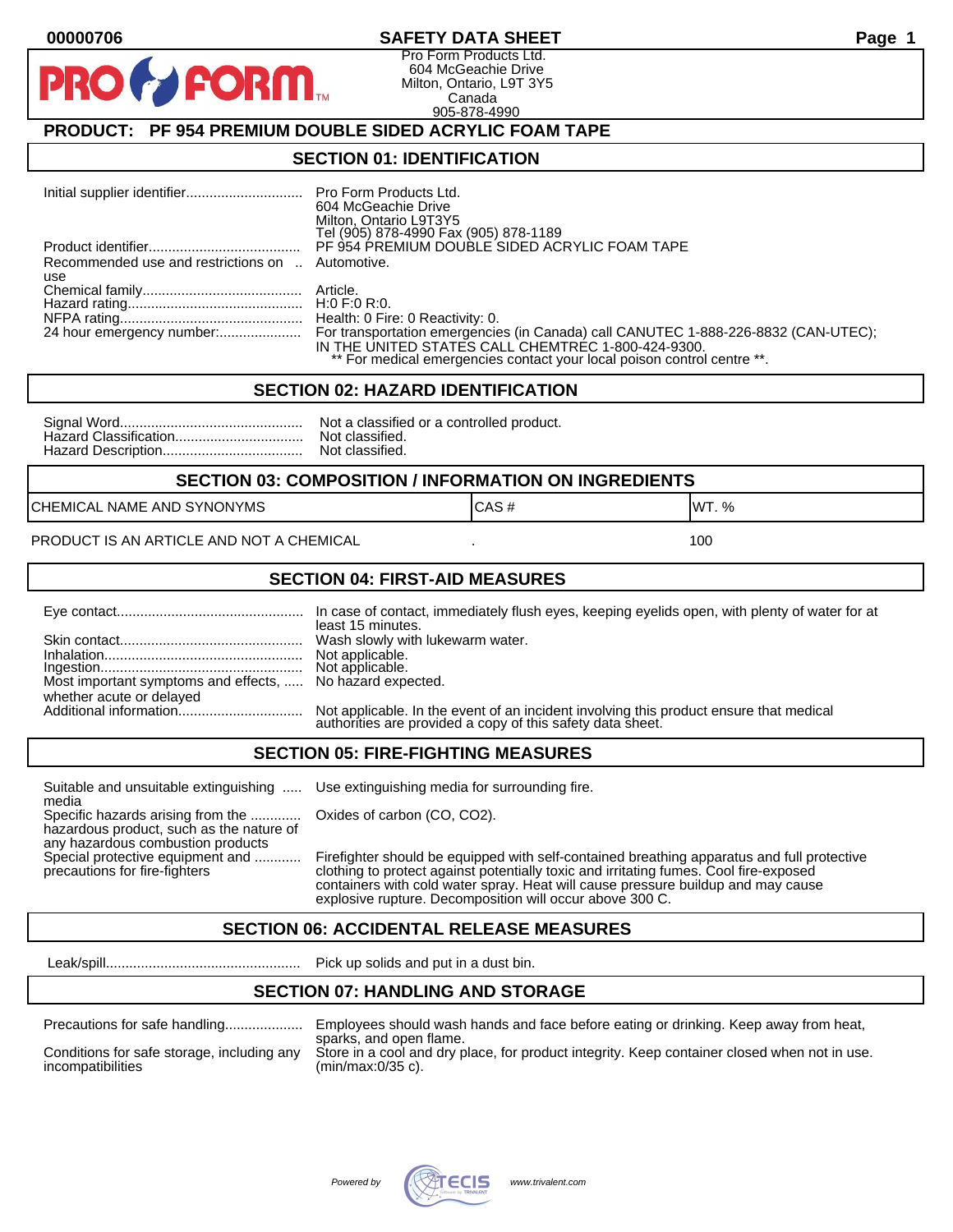#### **PRODUCT: PF 954 PREMIUM DOUBLE SIDED ACRYLIC FOAM TAPE**

#### **SECTION 08: EXPOSURE CONTROLS / PERSONAL PROTECTION**

| IINGREDIENTS                     | TWA | <b>ACGIH TLV</b><br>STEL                                                                                                          | IPEL | <b>OSHA PEL</b><br>STEL                                                              | <b>NIOSH</b><br>IREL |
|----------------------------------|-----|-----------------------------------------------------------------------------------------------------------------------------------|------|--------------------------------------------------------------------------------------|----------------------|
|                                  |     | Not applicable.<br>Not applicable.<br>Not applicable.<br>Wear adequate protective clothes.<br>Safety boots per local regulations. |      | Educate and train employees on the safe use and handling of the product. Employees   |                      |
| Appropriate engineering controls |     | General ventilation.                                                                                                              |      | should wash their hands and face before eating, drinking, or using tobacco products. |                      |

### **SECTION 09: PHYSICAL AND CHEMICAL PROPERTIES**

|                                                | Tape.                                                             |
|------------------------------------------------|-------------------------------------------------------------------|
|                                                | Various colours. (Prolonged storage may lead to discolouration.). |
|                                                | Slight.                                                           |
| Odour threshold (ppm)                          | Not applicable.                                                   |
| Vapour pressure (mm Hg)                        | Not applicable.                                                   |
|                                                | Not applicable.                                                   |
|                                                | Not applicable.                                                   |
| Relative Density (Specific Gravity)            | No data.                                                          |
| Melting / Freezing point (deg C)               | Not applicable.                                                   |
|                                                | Insoluble.                                                        |
| Initial boiling point / boiling range (deg C). | Not applicable.                                                   |
|                                                | Not applicable.                                                   |
| Flash point (deg C), method                    | Not applicable.                                                   |
| Auto ignition temperature (deg C)              | Not applicable.                                                   |
| Upper flammable limit (% vol)                  | Not applicable.                                                   |
| Lower flammable limit (% vol)                  | No Data.                                                          |
| Partition coefficient - n-octanol/water        | No data.                                                          |
|                                                | No data.                                                          |
|                                                | No data.                                                          |

### **SECTION 10: STABILITY AND REACTIVITY**

|                                                                                              | Stable at normal temperatures and pressures.<br>Avoid heat, sparks and flames.           |
|----------------------------------------------------------------------------------------------|------------------------------------------------------------------------------------------|
| Conditions to avoid, including static  Keep away from heat.<br>discharge, shock or vibration | Possibility of hazardous reactions Will not occur under normal temperature and pressure. |
| Hazardous decomposition products Oxides of carbon (CO,CO2).                                  |                                                                                          |

# **SECTION 11: TOXICOLOGICAL INFORMATION**

| <b>INGREDIENTS</b> |                                                                                            | ILC50                                                                                   | ILD50 |
|--------------------|--------------------------------------------------------------------------------------------|-----------------------------------------------------------------------------------------|-------|
|                    | Not expected to pose any hazards.<br>Not applicable.<br>Not applicable.<br>Not applicable. | occupational hygiene adhered to, risks are improbable. May cause mechanical irritation. |       |

### **SECTION 12: ECOLOGICAL INFORMATION**

Persistence and degradability................... Not available.

## **SECTION 13: DISPOSAL CONSIDERATIONS**

and methods of disposal, including any contaminated packaging

Information on safe handling for disposal . Dispose of waste in accordance with all applicable Federal, Provincial/State and local and methods of disposal, including any regulations.